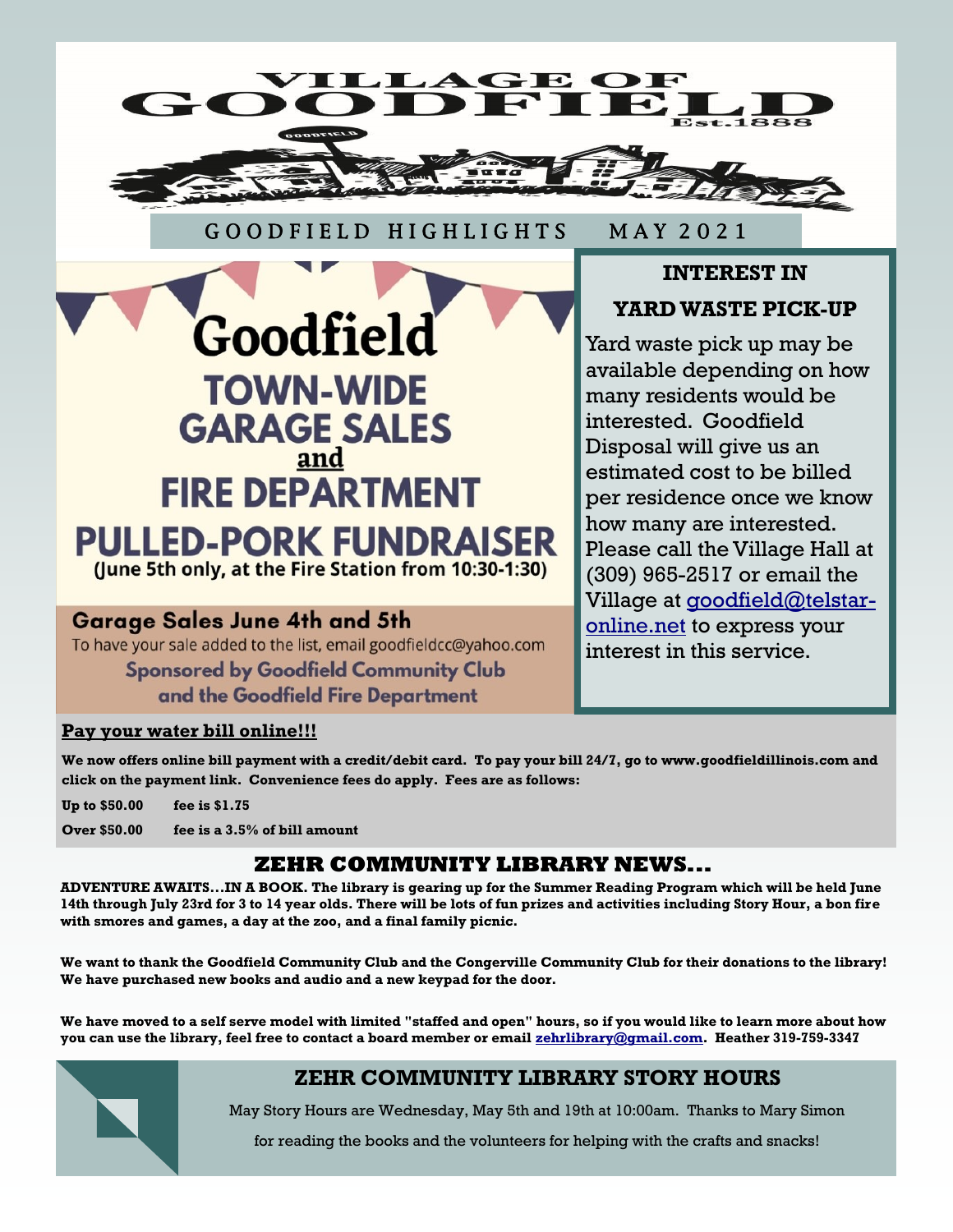#### **GOODFIELD FIRE DEPT IS LOOKING FOR VOLUNTEERS!**



Goodfield Fire Department is still looking for a few good volunteers for our community Fire and/or EMS. Looking for dedicated hardworking people to help out our community when people are in need at a difficult time. "Who is going to respond in your time of need ??" If interested please contact Asst. Chief Eric Crabtree at 309-261-6675

# **Goodfield Fire Department Pulled Pork Fundraiser Saturday June 5th at the Fire House 10:30am—1:30pm**

It's springtime and the weather is getting warmer, so that means that the farmers will be out in the fields and people will be enjoying the warmer weather by riding bikes and walking on our roadways. Please do not be in a hurry and take extra precautions while traveling to ensure the safety of all who are utilizing the road. The few extra seconds you may save by passing a tractor in a No Passing Zone or other hazardous area is not worth the danger you are putting yourself and others in.

Some other villages in our area are experiencing an increase in vehicle and garage burglaries. The burglars are taking advantage of unlocked cars and garages and stealing items inside. There have also been some vehicle thefts. The vehicles taken have had the keys left in them. While we live in a small close-knit community where we all take care of each other, we must still be vigilant in keeping our property safe and secure to prevent these kinds of thefts. Please make sure your vehicles and buildings are locked, and any valuable items you may have inside are hidden out of sight. A little time and effort are worth avoiding the hassle of having to deal with items that were stolen.

Be safe and have a great summer.

Your Deer Creek/Goodfield Police Dept.

#### **POLICE DEPARTMENT**

FOR EMERGENCIES both Tazewell and Woodfore County DIAL 911 NON EMERGENCY TAZEWELL COUNTY (800) 322-9166 NON EMERGENCY WOODFORD COUNTY (309) 467-2375 POLICE DEPARTMENT 106 E FIRST ST., DEER CREEK (309) 447-6265 **Goodfield Park opens May 1st Call Del Slusher 309-202-6294 for reservations**!

#### **GOLF CART ORDINANCE**

Goodfield allows golf carts on certain streets within the Village!

Registration, equipment requirements, operater/operation restrictions will be required.

If you are interested please call the Village Hall for more information!

**Golf cart renewal registrations were due by March 31st!**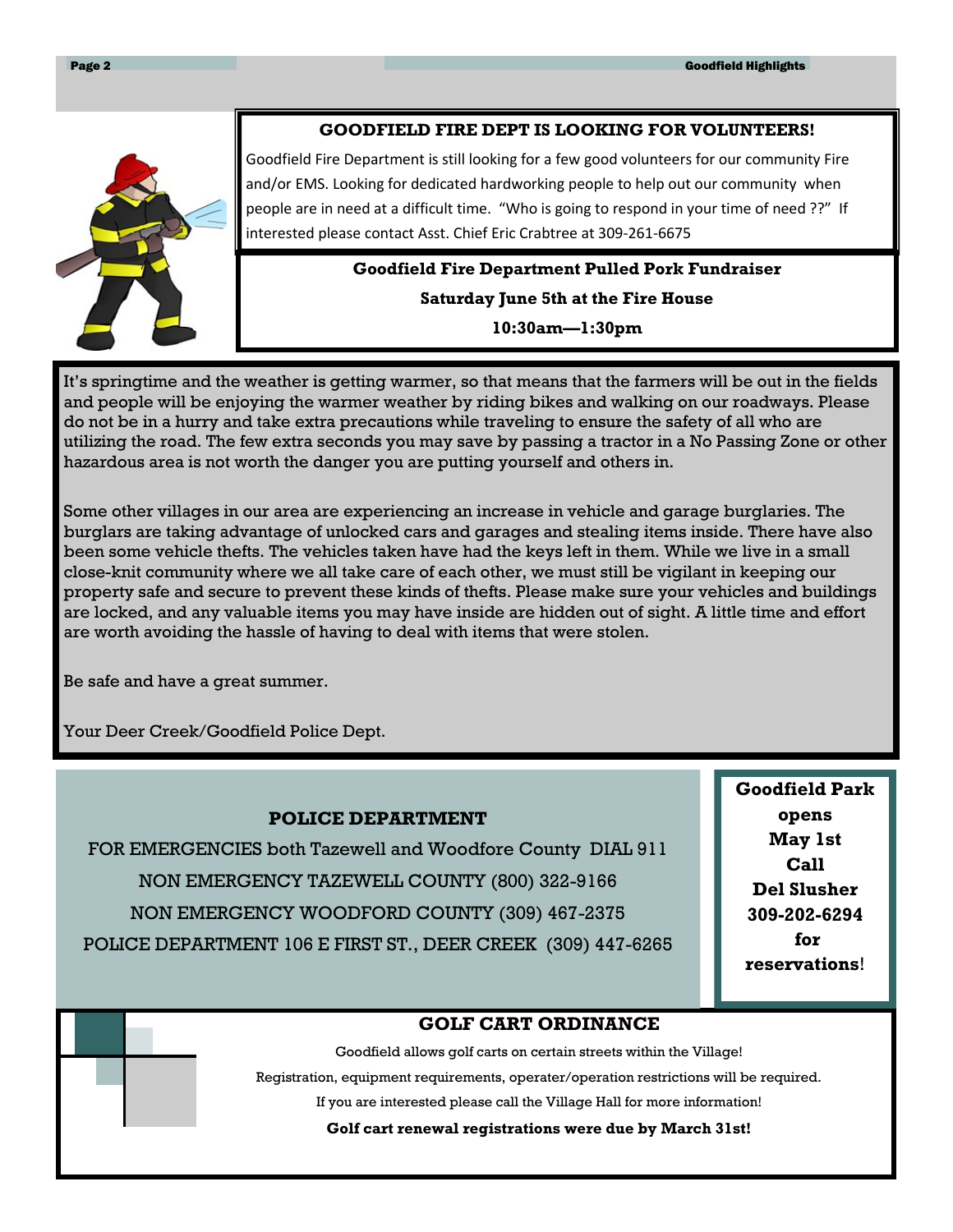#### **DIRECT DEBIT AVAILABLE FOR WATER & SEWER PAYMENTS**

The Village accepts direct debit for water/sewer payments. This eliminates the need to write a check to the Village. You receive a bill stating how much you owe, then the amount is automatically debited from your selected bank account on the specified date.

Applications are available on the Village Website www.goodfieldillinois.com or can be picked up at the Village Office.

#### **Off Street Parking**

Village Code currently states, " No vehicle may be parked in the front yard, unless it's parked on a durable surfaced driveway, provided it has valid license plates and operable. The vehicle should not extend on the sidewalk or public right of way and should not obstruct the view of street traffic. Side yard parking is permitted as long as the vehicle is parked on a durable surfaced area with driveway. However, no rear yard parking is permitted except where garage with a durable surfaced driveway is located.

**CLEAN UP FOR UNLICENSED VEHICLES:**Please note that all vehicles including trailers must have current valid license plates and registration stickers attached, or the vehicle or trailer must be stored inside a completely enclosed location on your property. If you have any questions regarding vehicles and license plates please contact the Village Office at 965-2517.

#### **Street Repairs**

Street repairs and maintenance work will start soon to repair some street damage along with maintenance of ditches and the edges of the roads. This may result in grading the ditch area along the road to promote btter dranage. Keep in mind your property line usually ends 10-15 feet from the edge of the street. This allows us to perform maintenance to the road and ditches as needed in the public right of way.

#### **Weather Websites**

If you are interested in tracking storms or severe weather you can use the following sites:

www.crh.noaa.gov/ilx/

severe.php

www.weather.com

www.accuweather.com

#### **Burning in the Village**

Open burning of yard waste and garbage can create problems for yourself and neighbors. Village Codes states, It shall be unlawful for any person to burn any garbage, refuse, shingles, tires, plastics or any petroleum products within the Village. No material of any description shall be burned after eight o'clock (8:00) P.M., or before seven o'clock (7:00) A.M., with the exception of attended small campfires and fires for cooking purposes. Burning is prohibited on any public streets, sidewalks or alleys of the Village.

#### **Grass Clippings**

Please do not blow grass clippings on the streets or sidewalks. This restricts the flow to the storm sewer system.

> VOLUNTEERS NEEDED FOR STORM SPOTTING! **Call Mike Carr @**

> > **309-323-2537**

### **Storm Siren Guidelines**

The Village now has another storm siren at Goodfield Grade School. Sirens will be activated based on visual verification of a funnel cloud, tornado or strong rotation of clouds.

Sirens will be activated for 1 cycle which is 3 minutes. No "all clear" signal will be given.

Storm sirens are "outdoor warning devices", which means they are intended to provide warning of tornadoes to individuals who may be outside. If you are inside during the storm siren activation you may not be able to hear the warning.

Normal testing of the storm sirens will be performed the first Tuesday of each month at 10:00a.m. If however, there is severe weather at that time no test will be conducted.

Residents are encouraged to purchase portable battery powered scanners or weather alert radios. Portable scanners can be programmed to monitor ESDA and other important emergency personnel in the area.

The Village can provide frequency numbers for any one who is interested. Portable scanners can be purchases at Farm & Fleet or Wal-Mart.